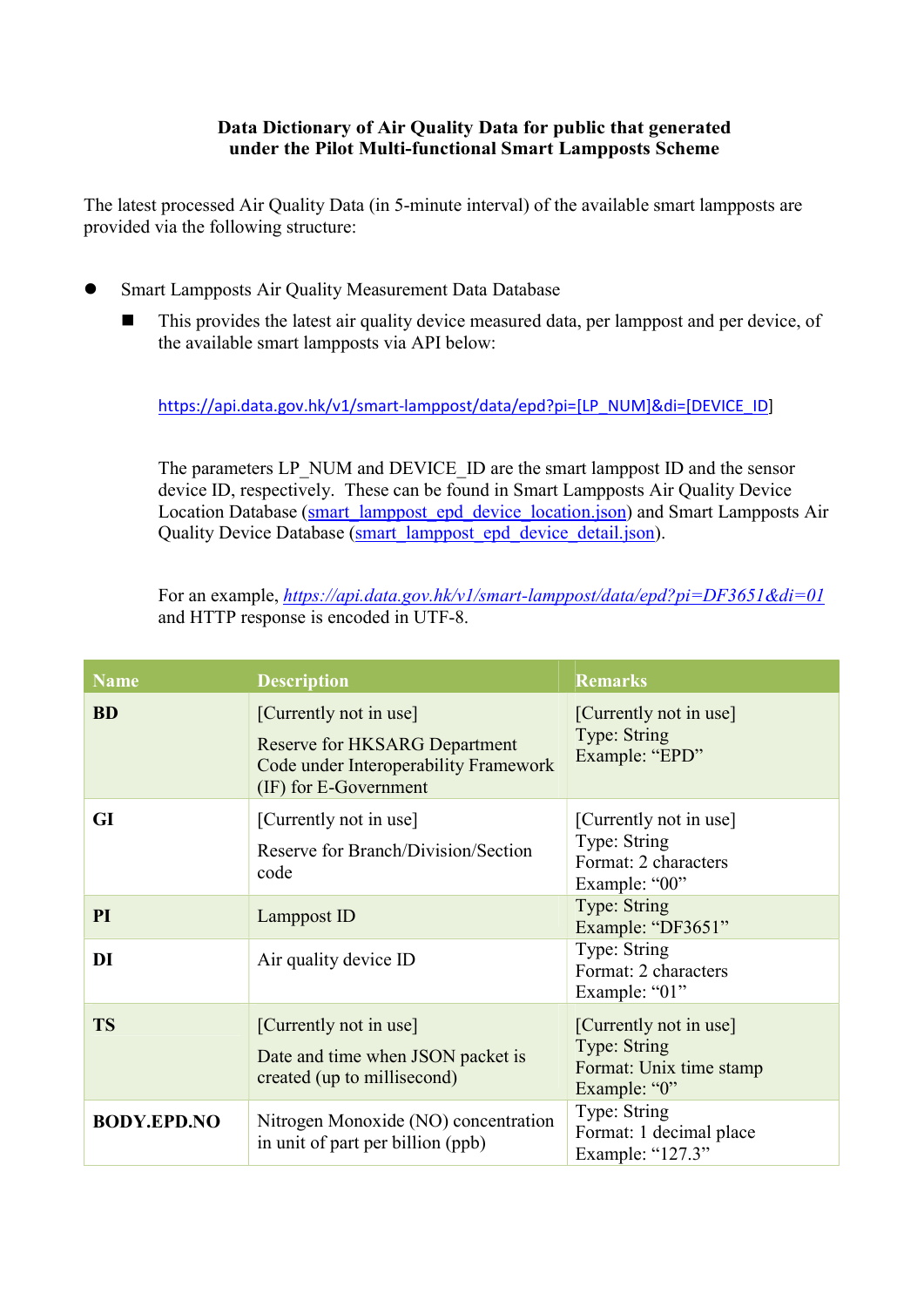| <b>BODY.EPD.NO2</b>  | Nitrogen Dioxide $(NO2)$ concentration<br>in unit of part per billion (ppb)                | Type: String<br>Format: 1 decimal place<br>Example: "24.5"                                                        |
|----------------------|--------------------------------------------------------------------------------------------|-------------------------------------------------------------------------------------------------------------------|
| <b>BODY.EPD.PM25</b> | $PM_{2.5}$ concentration in unit of<br>microgram per cubic metre $(\mu$ gm <sup>-3</sup> ) | Type: String<br>Format: 1 decimal place<br>Example: "30.9"                                                        |
| <b>BODY.EPD.TS</b>   | Air quality data measurement end time                                                      | Type: String<br>Format: yyyyMMddHHmmss<br>(ISO 8601 notation, in Hong)<br>Kong Time)<br>Example: "20200326174500" |

■ Example of device data JSON file:

```
 { 
 "BD": "EPD", 
 "GI": "00", 
 "PI": "DF3651", 
 "DI": "01", 
 "TS": "1585141911124", 
 "BODY": { 
  "EPD": { 
    "NO": "122.6", 
   "NO2": "97.2", 
    "PM25": "28.8", 
    "TS": "202003252110" 
  } 
 } 
}
```
- **Smart Lampposts Air Quality Device Location Database** 
	- This provides information related to the smart lampposts that install the air quality sensor devices.

https://paqs.epd.gov.hk/data/smart\_lamppost\_epd\_device\_location.json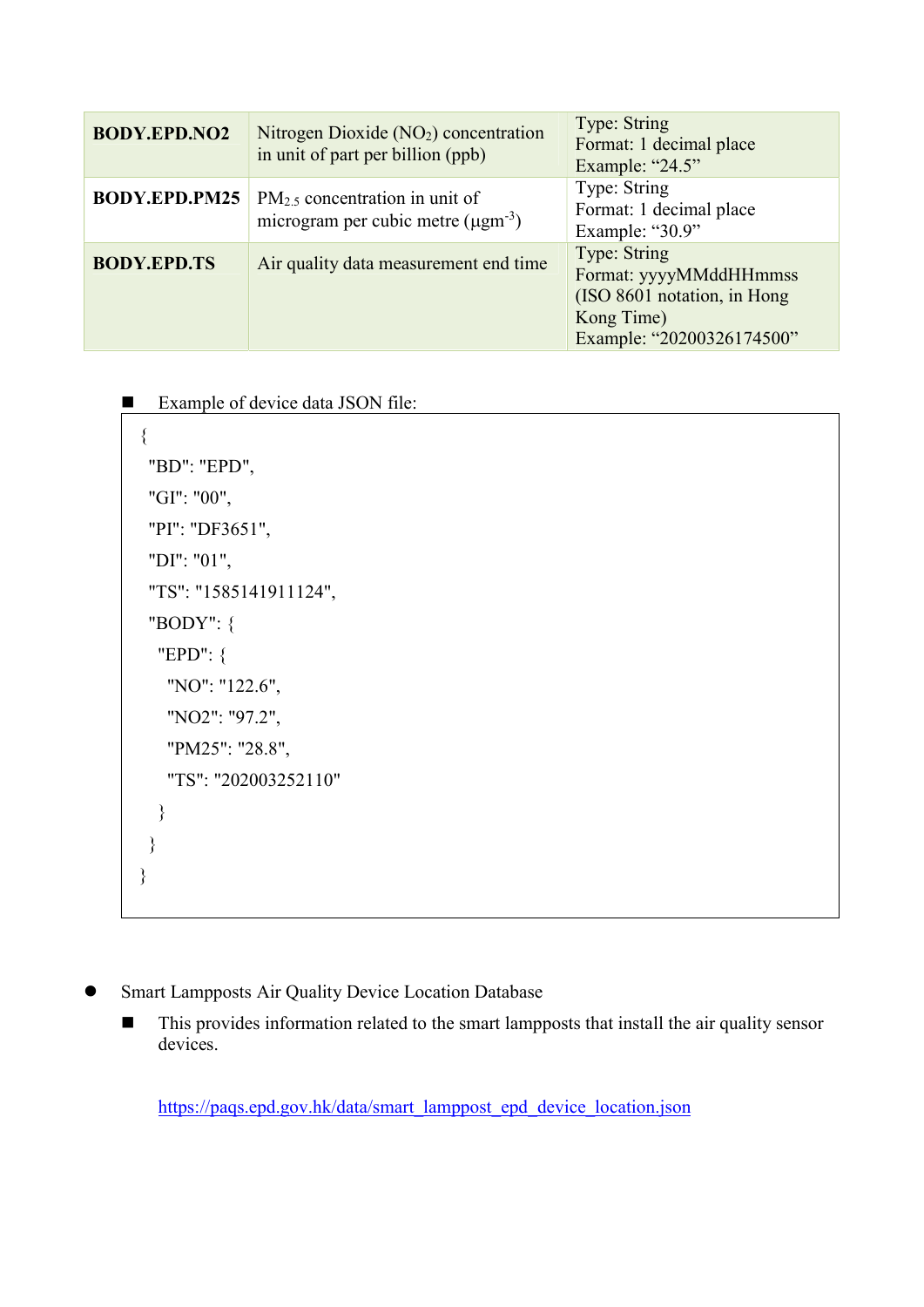| <b>Name</b>     | <b>Description</b>                                                                      | <b>Remarks</b>                                                                 |
|-----------------|-----------------------------------------------------------------------------------------|--------------------------------------------------------------------------------|
| <b>LP NUM</b>   | Lamppost ID                                                                             | Type: String<br>Example: "AB1234"                                              |
| <b>LP NORTH</b> | Northing coordinates (HK1980 Grid) of lamppost                                          | Type: Numeric<br>Unit: m<br>Resolution: 0.1 m<br>Example: "822222.2"           |
| <b>LP EAST</b>  | Easting coordinates (HK1980 Grid) of lamppost                                           | Type: Numeric<br>Unit: m<br>Resolution: 0.1 m<br>Example: "822222.2"           |
| LP LAT          | Latitude (Decimal Degree) of lamppost in WGS84<br>(Reference Frame: ITRF96 (1998:121))  | Type: Numeric<br>Unit: °<br>Resolution: $0.000001$ °<br>Example: "22.3333333"  |
| <b>LP LONG</b>  | Longitude (Decimal Degree) of lamppost in WGS84<br>(Reference Frame: ITRF96 (1998:121)) | Type: Numeric<br>Unit: °<br>Resolution: $0.000001$ °<br>Example: "114.2222222" |
| <b>LP GL</b>    | Ground level of lamppost above Hong Kong<br>Principal Datum (HKPD)                      | Type: Numeric<br>Unit: m<br>Resolution: 0.1 m<br>Example: 5.6 m                |

| Example of device location JSON file: |
|---------------------------------------|
|                                       |
|                                       |
| "LP NUM": "DF3651",                   |
| "LP NORTH": 821165.1,                 |
| "LP EAST": 839125.5                   |
| "LP GL": 5.8,                         |
| "LP LAT": 22.329522,                  |
| "LP LONG": 114.204611                 |
|                                       |
|                                       |
|                                       |